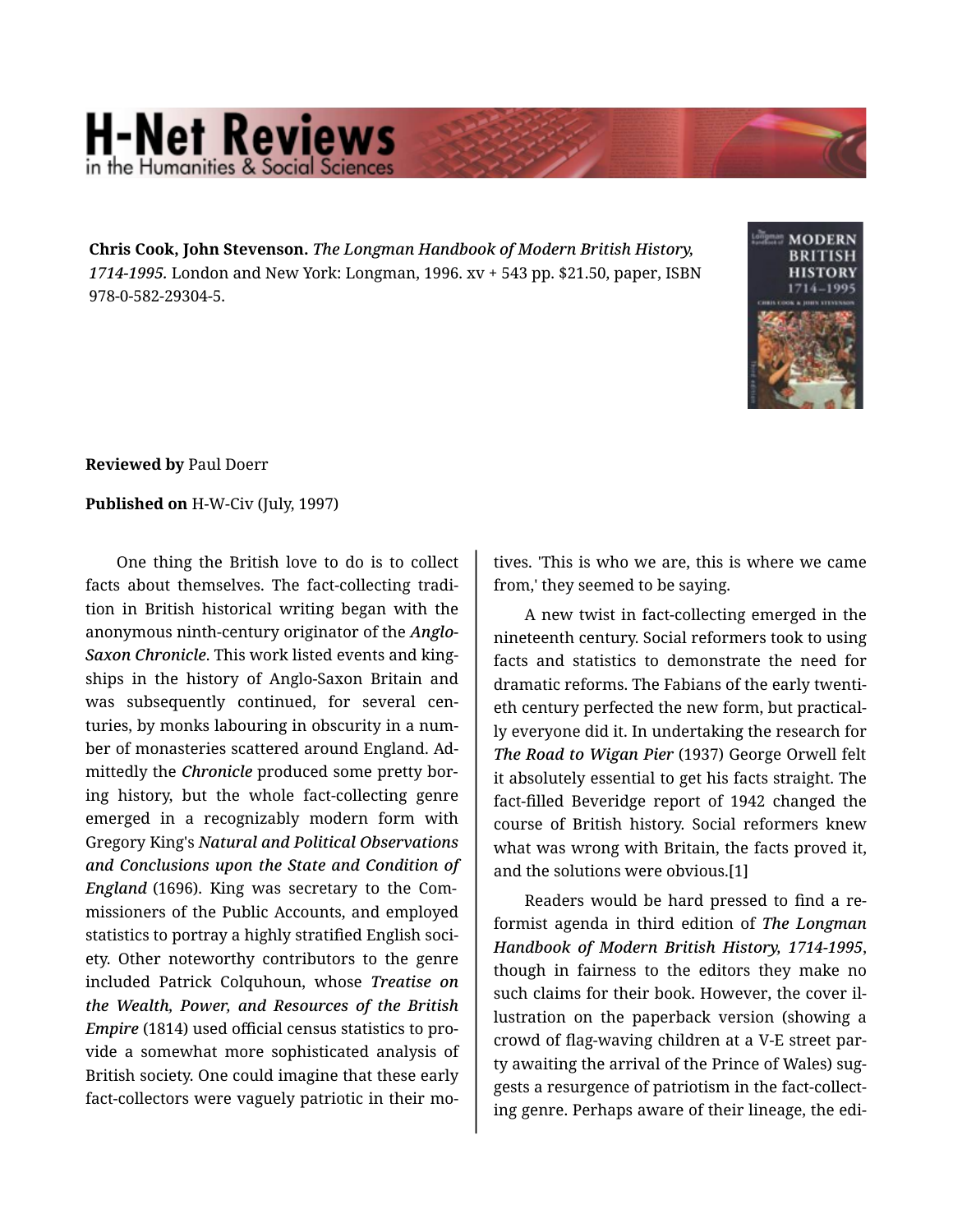tors have included tables from both King and Colquhoun (pp. 202-204).

It would be almost cliche to say that this book should stand as an indispensable reference work, but so it should, and deservedly so. If unlikely to completely displace earlier contributions to the genre,[2] it certainly ranks as the most up-to-date and user-friendly of such volumes.

The editors have not made many substantial changes in overall organization since the first edi‐ tion. The book is divided into four sections deal‐ ing with political history, social and religious his‐ tory, economic history and foreign affairs and de‐ fense. Three additional sections follow, a section providing capsule biographies of prominent British historical figures, a glossary of terms and the ever-valuable topic bibliography. Naturally, all tables and chronologies have been brought `up to date', meaning to the end of 1995. The book was published prior to the most recent general elec‐ tion, but Tony Blair does make an appearance in the biographies, with the editors noting that Blair's adoption of a 'right wing agenda' and `cen‐ trist policies' has 'aroused undercurrents of hostil‐ ity to his style of leadership' (p. 345). There are some interesting and welcome new additions. The political history chapter now has a sub-section providing the results of the European elections. The sub-section titled 'Famous by-elections, 1918-95' makes for hugely entertaining reading, and should probably be re-named 'The history of British political giant-killers.' There is a new, three-page sub-section on environmental history, dealing mainly with legislation, royal commission reports and disasters. The chapter on religious history contains a very, very short table giving the numbers of practicing Buddhists, Hindus, Mus‐ lims, Jews and Sikhs in Britain, 1970-1993. Finally, the sub-section dealing with the grim history of 'Other parties' in Britain has been expanded.

This book is valuable for a number of rea‐ sons. The amount of information is immense, while the layout and format are accessible and

logical. There is very little that cannot be found in a matter of minutes. In addition to all the obvious items (a list of prime ministers, lists of principal ministers, treaties, chronologies of events, tables of exports and imports, breakdowns of religious affiliation) there are the sorts of nuggets that are always needed but often difficult to find. Need to know how many people could vote in Britain in the 1860s? You will find the answer on page nine‐ ty, conveniently expressed in overall numbers, portion of the adult male population and percent‐ age of the adult population. Similarly, the sub-sec‐ tion recording the results of general elections (pp. 93-108) gives not only the results of the elections (expressed both in terms of numbers of seats for each major party and percentage share of the popular vote) but also a capsule summary of events leading up to each election. A particularly valuable section of the book is the topic bibliogra‐ phy. A total of thirty-two topics are covered, rang‐ ing from the reign of Queen Anne to the Thatcher era. The number of topics dealing with Britain since 1945 has been increased. The editors have provided a brief overview of each topic, suggested essay questions, plus lists of secondary works, ar‐ ticles, sources and documents.

At times readers might find themselves wish‐ ing for some context to accompany the tables and statistics. This is particularly true of the economic history section. The editors provide capsule defi‐ nitions for the Schumpeter-Gilboy price index, the Rousseaux price index and the Sauerbeck-Statist index (pp. 256-58), but what explains the fluctua‐ tions in numbers from year to year? Similarly the table `Crimes known to the police, 1857-1994' (p. 190) apparently shows a fairly horrific increase in crime in Britain in the 1980s and 1990s. The table certainly explains why crime has been such a con‐ stant topic of political debate in Britain lately. But what accounts for the increase? Have crime re‐ porting procedures improved? Are the police get‐ ting better at their job and catching more crimi‐ nals? Or can the problem be traced to deeper, social and political problems? The editors obviously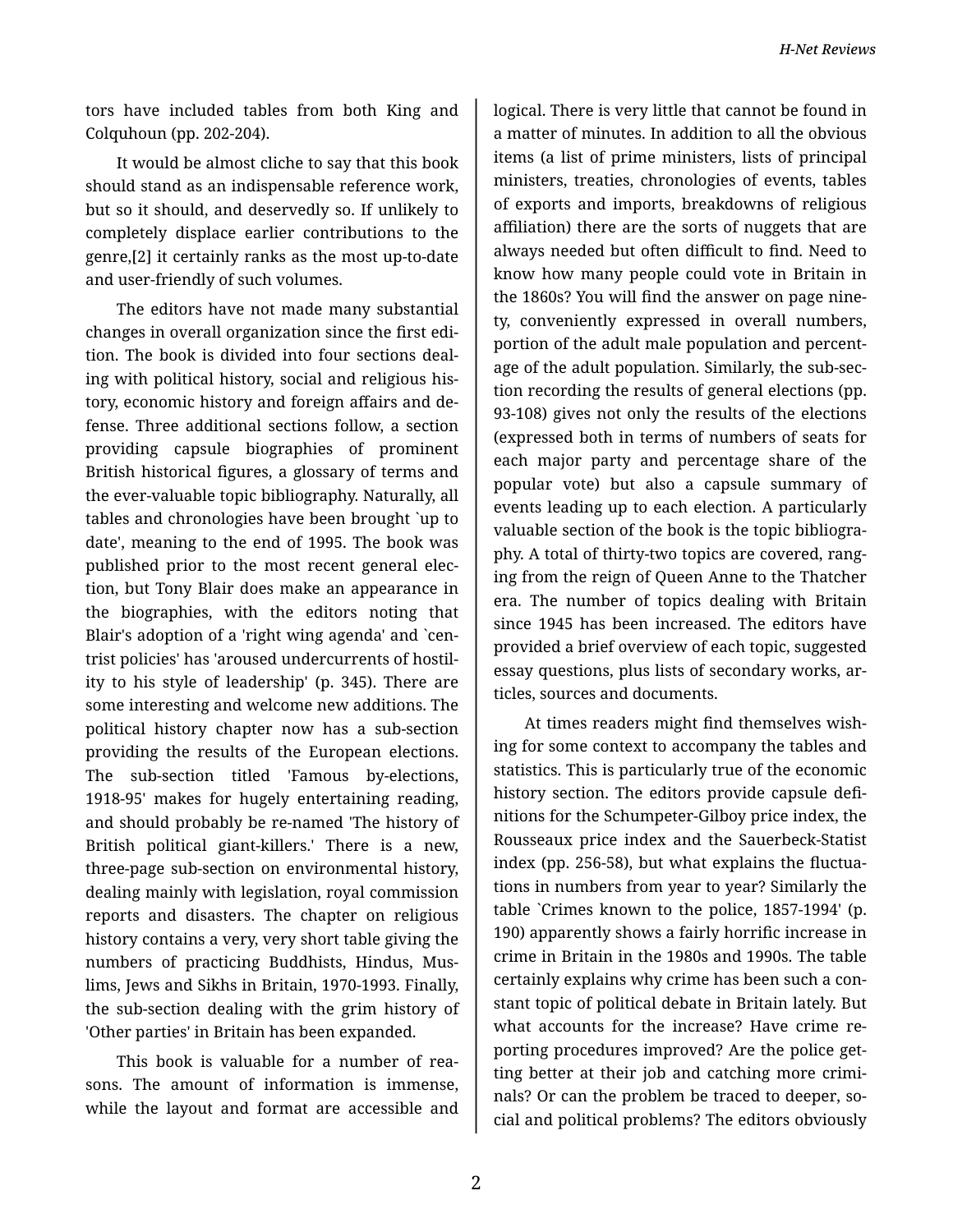want to present the information and leave inter‐ pretations to the reader, but readers might have found a few words of context (as in the `General elections' sub-section) useful.

This book is most valuable for university in‐ structors, graduate students and upper-level un‐ dergraduates. Given the overall price of textbooks these days, I would be reluctant to recommend it for first to third year undergraduates.

There is something reassuring about seeing historians down in the trenches, digging for facts, trying to get the story straight. The zeal for reform may have temporarily disappeared from the factcollecting tradition, but Cook and Stevenson have provided an organized and accessible volume in an era of information overload, and the rest of us should thank them.

## NOTES

[1]. Some of the works cited here include: D. Whitelock, D. Douglas and S. Tucker (editors), *The Anglo-Saxon Chronicle*, (New Brunswick, N.J., 1961); P. Colquhoun, *A Treatise on the Wealth, Power and Resources of the British Empire*, 2nd edition , (London, J. Mauman, 1815; New York, Johnson Reprint, 1965); G. Orwell, *The Road to Wigan Pier*, (Harmondsworth, Penguin, 1962); and *Report of the Committee on Social Insurance and Allied Services (Beveridge Report)*, (H.M.S.O., 1942).

[2]. Many compiled by the editors of the vol‐ ume under review. See: C. Cook and J. Stevenson, *British Historical Facts, 1688-1760*, (Basingstoke, Macmillan, 1988); C. Cook and J. Stevenson, *British Historical Facts, 1760-1830*, (Hamden, Ar‐ chon, 1980); C. Cook and B. Keith (editors), *British Historical Facts, 1830-1900*, (London, Macmillan, 1975); and D. Butler, *British Political Facts, 1900-1985*, 6th edition, (London, Macmillan, 1985).

Copyright (c) 1997 by H-Net, all rights re‐ served. This work may be copied for non-profit educational use if proper credit is given to the au‐

thor and the list. For other permission, please con‐ tact H-Net@H-Net.MSU.EDU.